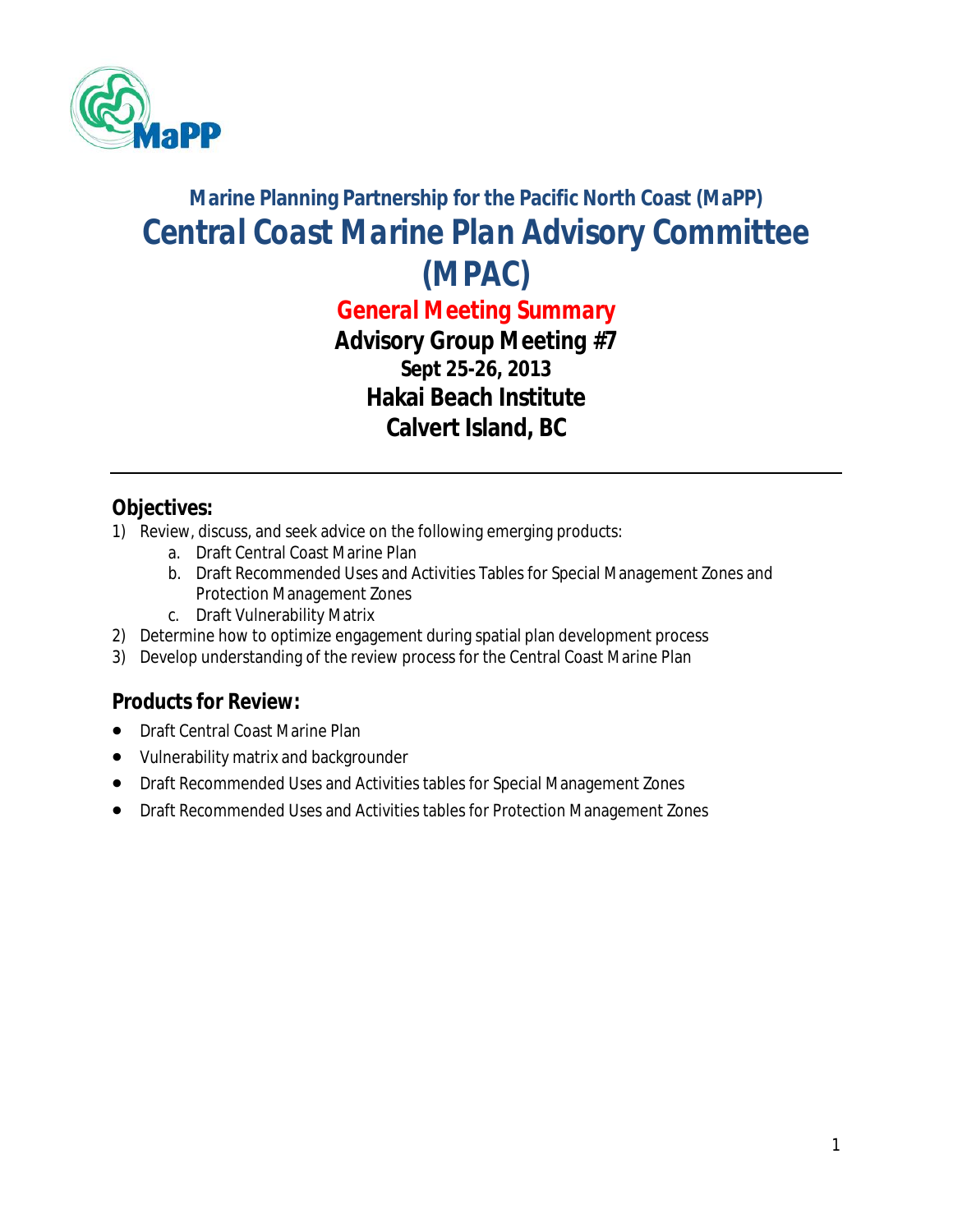

#### **Attendance:**

#### **MPAC Members and Alternates:**

Diana Chan and Karin Bodtker – *Conservation* Janice Kyle – *Public Recreation* Warren Warttig - *Coastal Forestry* Brian Lande and Alison Sayers (by phone) - *Local Government, Central Coast Regional District* Gary Wilson (by phone, Day 1 only) *–Shellfish Aquaculture*  Richard Opala (by phone, Day 2 only) – *Finfish Aquaculture*

#### **MaPP:**

Gord McGee – *Central Coast Indigenous Resource Alliance* (Co-Chair) Sally Cargill – *Ministry of Forests, Lands, and Natural Resource Operations* (Co-Chair) Craig Darling *- Facilitator* Allison Paul – *MaPP Technical Support* Matthew Justice – *Marine Coordination Team*  Fiona Kilburn – *MaPP Technical Support* Kelly Wozniak (by phone) – *MaPP Technical Support*

#### **Regrets:**

Mike Pfortmueller –*Recreational Fishing Service Providers* Evan Loveless – *Commercial Tourism* Paul Kariya *– Renewable Energy* Anne Salomon*– Marine Academic*

## **Day 1: Sept 25**

### **Welcome and Opening:**

- Gord provided a welcome on behalf of the Central Coast Technical Team
- A minute of silence was held for Gary Runka
- Craig reviewed logistics and explained his role as facilitator
- Craig reviewed the agenda

#### **Updates and Advice Review:**

- Jamie Scarrow resigned as MPAC representative for commercial tourism and Sid Keay resigned as MPAC alternate for recreational fishing service providers. The following MPAC seats are unfilled: Marine Transportation; Public Recreational Fishing; Commercial Fishing
- The advice log was circulated with the pre-meeting package. It explains how MPAC advice was incorporated into the latest draft of the Central Coast Marine Plan
- The Next MPAC meeting will be November 14-15 in Richmond, BC
- Allison Paul provided an update on MaPP contracts and outputs on behalf of the Science Coordinator

#### **Actions:**

MPAC members to contact Sally and Gord if they have any questions about the advice log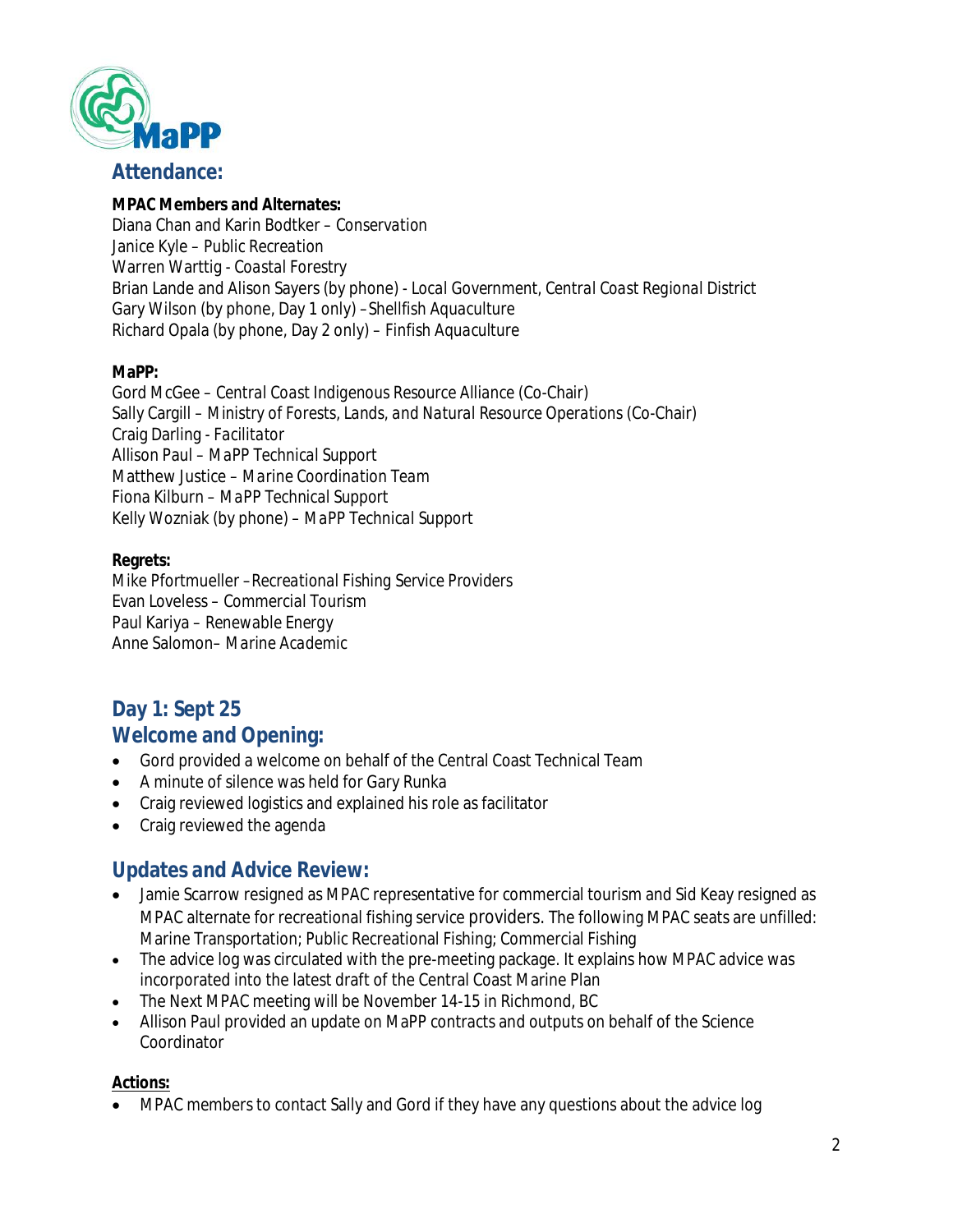

Sally and Gord to circulate an updated draft of the Compatibility Matrix to MPAC members

### **Developing the Spatial Plan**

- Gord provided an overview of what has been done to date and what remains to be done
- Gord explained MaPP products that will be used during review/ refinement of spatial zones
- Options for optimizing MPAC opportunities for feedback were discussed. It was noted that MPAC members would like more than two weeks to compile sector feedback

#### **Actions:**

- Allison to consider splitting the forestry operations category in the compatibility matrix and vulnerability matrix into four separate categories (heli-drop, new log dumps, fallow dumps and long term dumps) to allow for more accurate assessment of impacts
- Sally and Gord to confirm timeframe for receiving comments on the spatial plan after the November meeting
- Gord and Sally to confirm that they can share shapefiles with MPAC members who prefer working with shapefiles over the web-mapping portal
- Sally and Gord to look into whether higher resolution jpg files can be saved onto the web-mapping portal

### **The Review Process for the Central Coast Marine Plan**

- Sally provided an overview of the review process for the Central Coast Marine Plan (including both spatial and aspatial components). The sign-off date has been extended to June. There will be additional MPAC meetings scheduled for April and May as well as a final celebration in June.
- MaPP has a communications consultant that is exploring ways to effectively engage a larger audience

#### **Actions:**

 Sally to connect Gilian Dusting with Brian, Janice and Alison for advice on outreach to Central Coast communities. Suggested ideas include PO Box letter drops in Bella Coola and Shearwater and recommendations for how to message the CC Marine Plan on the CCRD facebook page.

### **Draft Central Coast Marine Plan Review**

- Sally and Gord led a review of the draft Central Coast Marine Plan. Advice on introductory language, objectives and strategies was provided by MPAC members and captured in the advice log.
- There were detailed discussions about the need to improve education related to compliance and enforcement, monitor EBM indicators, support the marine economy, and make the protection strategies more explicit.

#### **Actions:**

 Sally and Gord to consider the advice provided by MPAC members during the meeting and captured in the advice log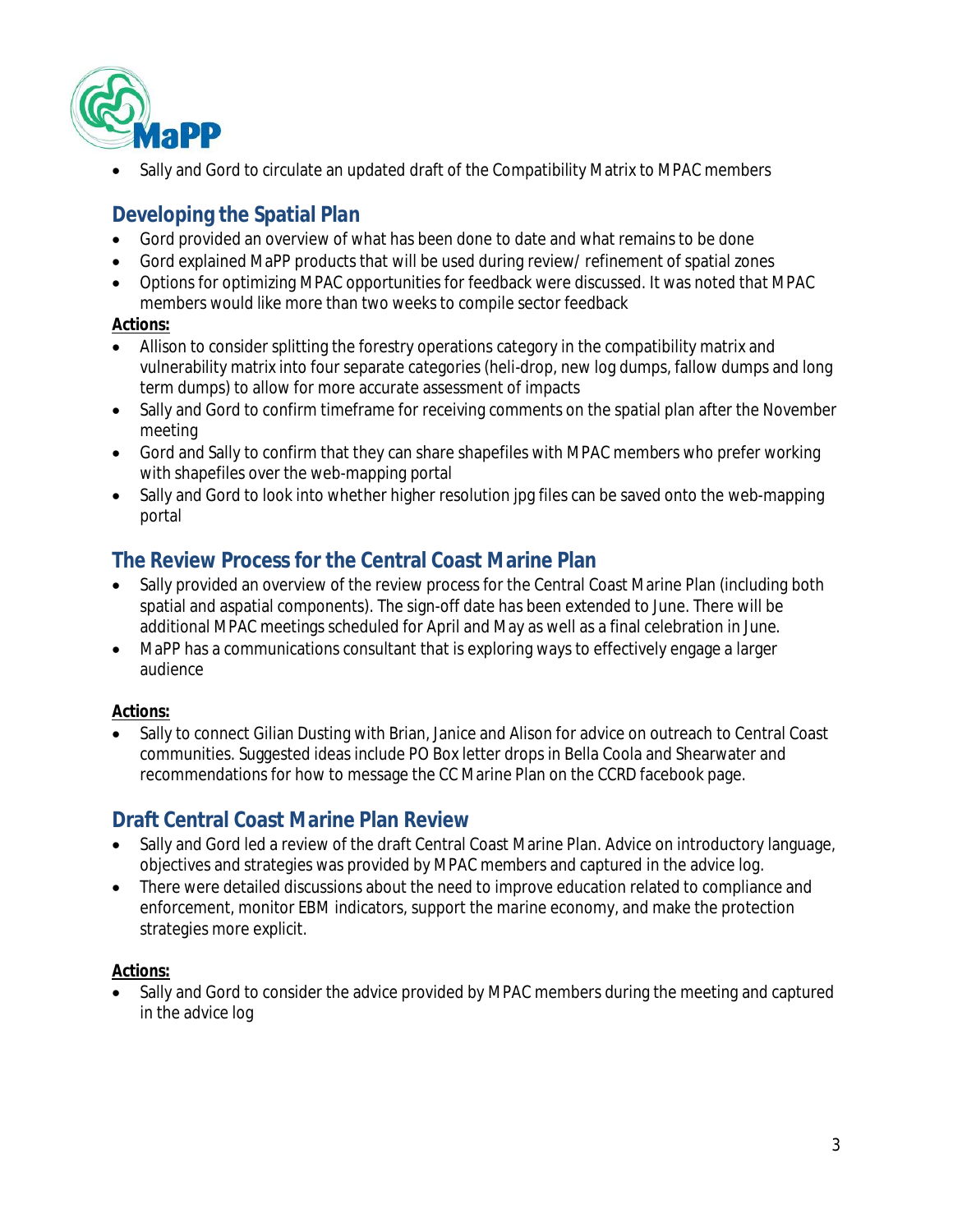

**Day 2: Sept 26**

### **Welcome and Recap of Day 1**

Craig reviewed the meeting objectives and discussed the agenda for the day

### **Draft Central Coast Marine Plan Review (continued)**

- Sally and Gord led a review of the draft Central Coast Marine Plan. Advice on introductory language, objectives and strategies was provided and captured in the advice log
- There were detailed discussions about clarifying some of the language used in the tenures section, referencing training opportunities in the forestry sector, and marketing and branding of sustainable seafood products

#### **Actions:**

- Sally and Gord to consider the advice provided by MPAC members during the meeting and captured in the advice log
- MPAC members to provide Sally and Gord with populated advice logs with their written advice on version 1 of the draft plan by October 11<sup>th</sup>

### **Recommended Uses and Activities (RUA) Tables**

- Gord explained how the RUA Tables were developed and how they would be used during implementation of the plan
- MPAC members provided advice on uses that were missing and flagged concerns they had related to recommended uses for each category of the SMZ and PMZ Tables. This advice was captured in the advice log.

#### **Actions:**

- Sally and Gord to consider the advice provided by MPAC members during the meeting and captured in the advice log
- Sally and Gord to correct the Aquaculture SMZ RUA Table so that it refers to all aquaculture, not just shellfish aquaculture

### **Vulnerability Matrix**

- Allison Paul explained what the vulnerability matrix is, how it was developed, and how it will be used during development of the plan
- Some questions were raised about how scores were assigned. It was felt that the vulnerability matrix should be reviewed by the MaPP Science Advisory Committee.

#### **Actions:**

 Allison to have the Science Advisory Committee review the vulnerability matrix and provide comment